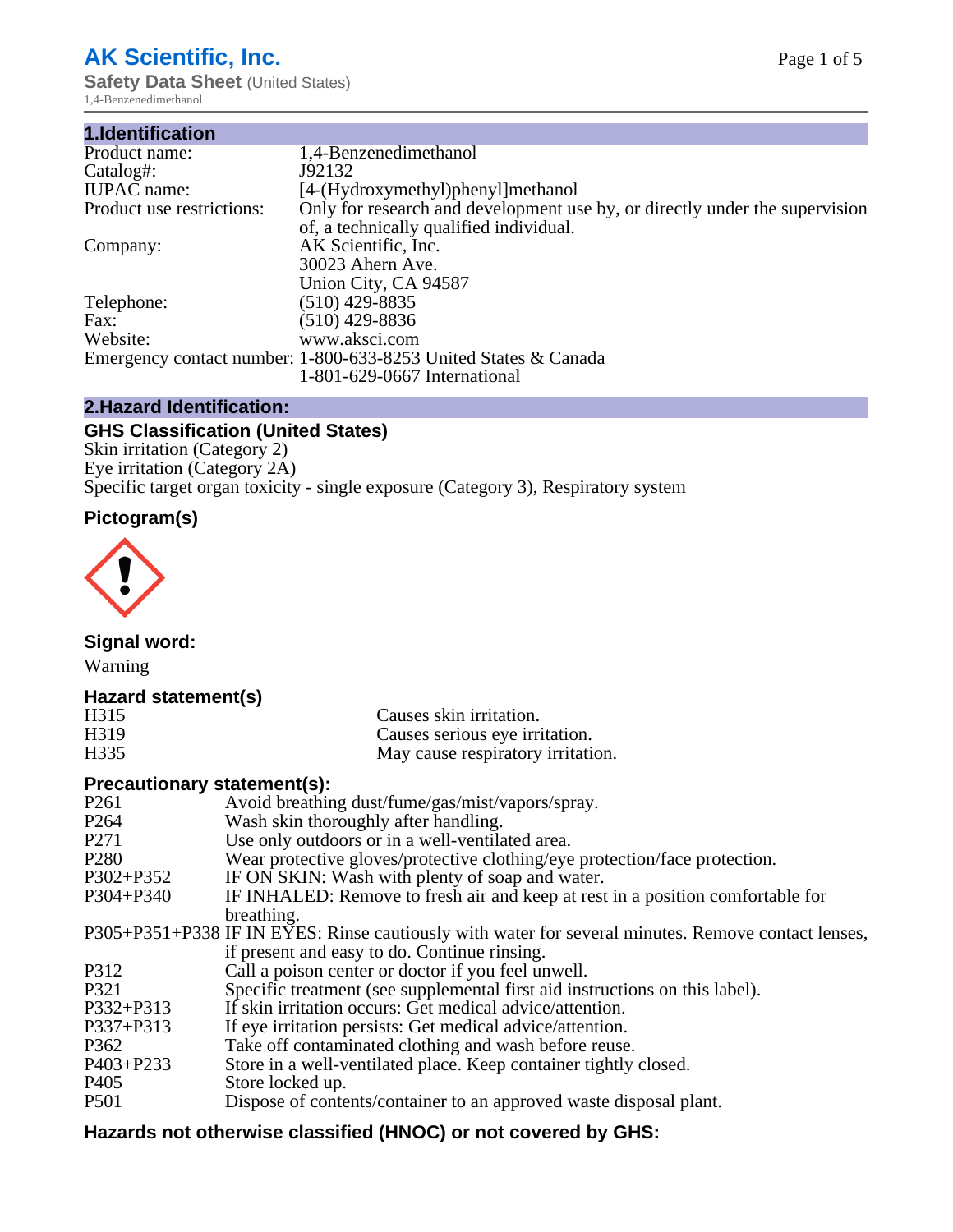#### none

#### **3.Composition/Information on Ingredients**

# Purity: 95%<br>EC: 209-

Synonyms: p-Xylylene Glycol; p-Phenylene dicarbinol; p-Xylylene dialcohol CAS#: 589-29-7 EC: 209-641-2

#### **4. First Aid Measures**

**General Information:** Immediately remove any clothing contaminated by the product. Move out of dangerous area. Consult a physician and show this safety data sheet.

**Inhalation:** Move person to fresh air. If not breathing, give artificial respiration. If breathing is difficult, give oxygen. Obtain medical aid.

**Skin contact:** Immediately flush skin with running water for at least 15 minutes while removing contaminated clothing and shoes. Wash clothing before reuse. Obtain medical aid immediately. **Eye contact:** Immediately flush open eyes with running water for at least 15 minutes. Obtain medical aid immediately.

**Ingestion:** Do NOT induce vomiting without medical advice. Rinse mouth with water. Never administer anything by mouth to an unconscious person. Obtain medical aid immediately.

**Most important symptoms and effects, both acute and delayed:** No further information available. Please see sections 2 and 11.

**Indication of any immediate medical attention and special treatment needed:** No further information available.

#### **5. Fire Fighting Measures**

**Suitable extinguishing media:** Use water spray, dry chemical, carbon dioxide, or chemical foam. **Specific hazards arising from the chemical:** Carbon oxides.

**Advice for firefighters:** As in any fire, wear a NIOSH-approved or equivalent, pressure-demand, self-contained breathing apparatus and full protective gear. During a fire, irritating and highly toxic gases may be generated by thermal decomposition or combustion.

#### **6. Accidental Release Measures**

**Personal precautions, protective equipment and emergency procedures:** Wear protective equipment and keep unprotected personnel away. Ensure adequate ventilation. Remove all sources of ignition. Prevent further leak or spill if safe to do so. For personal protective equipment, please refer to section 8.

**Environmental precautions:** Do not let product enter drains, other waterways, or soil.

**Methods and materials for containment and cleaning up:** Prevent further leak or spill if safe to do so. Vacuum, sweep up, or absorb with inert material and place into a suitable disposal container. Consult local regulations for disposal. See section 13 for further disposal information.

#### **7. Handling and Storage**

**Precautions for safe handling:** Avoid contact with skin, eyes, and personal clothing. Wash hands thoroughly after handling. Avoid breathing fumes. Use only with adequate ventilation. Wear suitable protective clothing, gloves, and eye/face protection. Keep away from sources of ignition. Minimize dust generation and accumulation. Keep container tightly closed. Open and handle container with care. Do not eat, drink, or smoke while handling.

**Conditions for safe storage, including any incompatibilities:** Store in a tightly-closed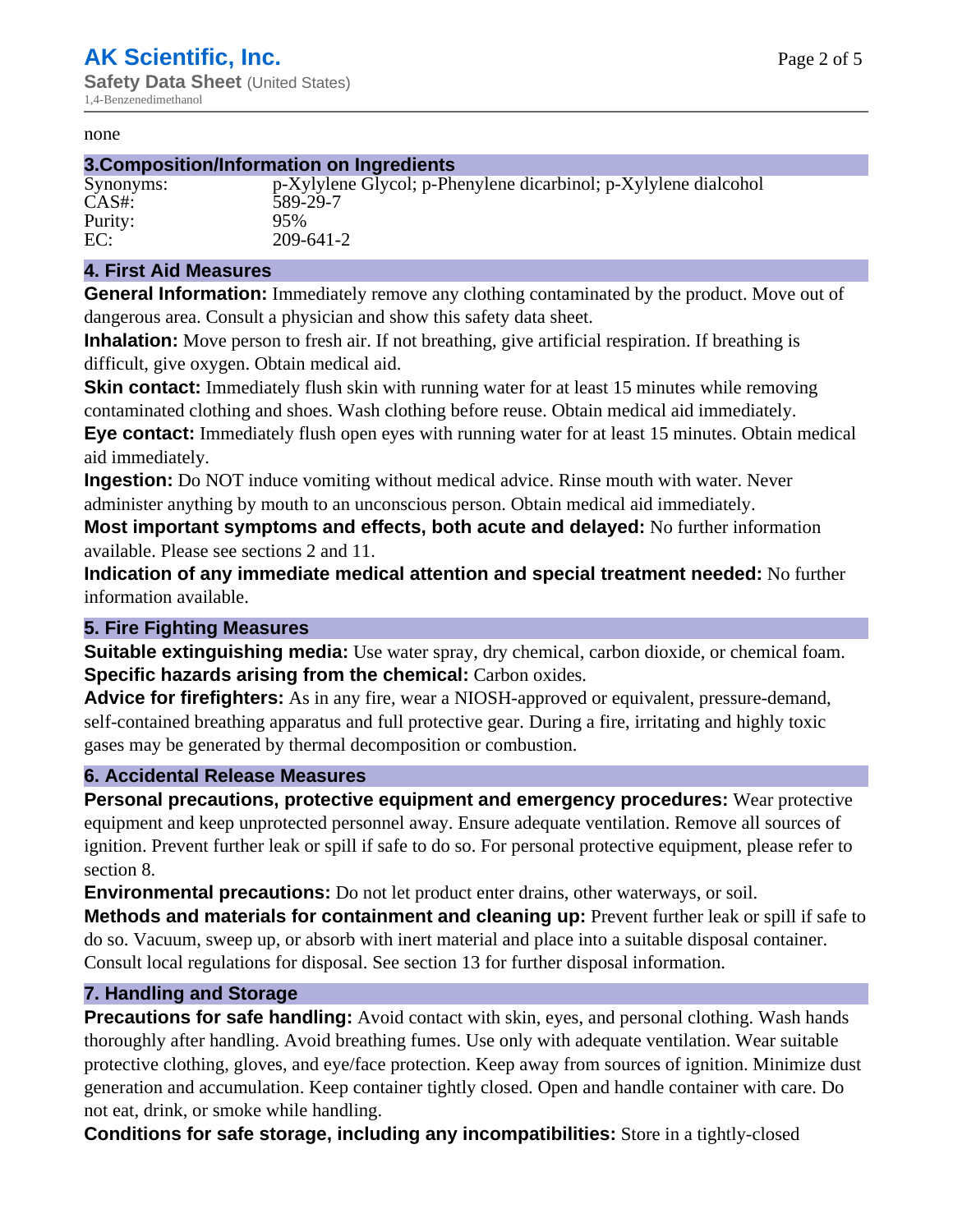container when not in use. Store in a cool, dry, well-ventilated area away from incompatible substances. Keep away from sources of ignition.

#### **8. Exposure Controls/Personal Protection**

#### **Exposure limits:**

| <b>OSHA PEL:</b>  | Not available. |
|-------------------|----------------|
| NIOSH REL:        | Not available. |
| <b>ACGIH TLV:</b> | Not available. |

**Appropriate engineering controls:** Avoid contact with skin, eyes, and clothing. Wash hands before breaks and immediately after handling the product. Facilities storing or utilizing this material should be equipped with an eyewash fountain. Use adequate general and local exhaust ventilation to keep airborne concentrations low.

#### **Personal protection**

| Eyes:                                          | Based on an evaluation of the eye or face hazards present, wear chemical splash-resistant<br>safety glasses or goggles with side protection. A face shield may be appropriate in some |  |  |
|------------------------------------------------|---------------------------------------------------------------------------------------------------------------------------------------------------------------------------------------|--|--|
|                                                | workplaces. Use eyewear tested and approved under appropriate government standards<br>such as OSHA 29 CFR 1910.133 or EU EN166.                                                       |  |  |
| Hands:                                         | Wear gloves selected based on an evaluation of the possible hazards to hands and skin,                                                                                                |  |  |
|                                                | the duration of use, the physical conditions of the workplace, and the chemical resistance                                                                                            |  |  |
| and physical properties of the glove material. |                                                                                                                                                                                       |  |  |
|                                                | Skin and body: Protective clothing must be selected based on the hazards present in the workplace, the                                                                                |  |  |
|                                                | physical environment, the duration of exposure, and other factors. No fabric can provide                                                                                              |  |  |
|                                                | protection against all potential hazards; therefore it is important to select the appropriate                                                                                         |  |  |
|                                                | protective clothing for each specific hazard. At the minimum, wear a laboratory coat and                                                                                              |  |  |
|                                                | close-toed footwear.                                                                                                                                                                  |  |  |
| Respiratory:                                   | Respirators are not a substitute for accepted engineering control measures such as<br>enclosure or confinement of the operation, general and local ventilation, and substitution      |  |  |
|                                                | of less toxic materials. When respiratory personal protective equipment is appropriate                                                                                                |  |  |
|                                                | based on an assessment of respiratory hazards in the workplace, use a NIOSH- or                                                                                                       |  |  |
|                                                | CEN-certified respirator.                                                                                                                                                             |  |  |

| 9. Physical and Chemical Properties |                              |
|-------------------------------------|------------------------------|
| <b>Physical State:</b>              | White to light yellow powder |
| Molecular Formula:                  | C8H10O2                      |
| Molecular Weight:                   | 138.16                       |
| Odor:                               | Not available.               |
| pH:                                 | Not available.               |
| <b>Boiling Point Range:</b>         | $138-143$ °C (1mmHg)         |
| Freezing/Melting Point:             | $114 - 121$ °C               |
| <b>Flash Point:</b>                 | Not available.               |
| <b>Evaporation Rate:</b>            | Not available.               |
| Flammability(solid,gas):            | Please see section 2.        |
| Explosive limits:                   | Not available.               |
| Vapor Pressure:                     | Not available.               |
| Vapor Density:                      | Not available.               |
| Solubility:                         | Not available.               |
| <b>Relative Density:</b>            | Not available.               |
| Refractive Index:                   | Not available.               |
| Volatility:                         | Not available.               |
| <b>Auto-ignition Temperature:</b>   | Not available.               |
| <b>Decomposition Temperature:</b>   | Not available.               |
| <b>Partition Coefficient:</b>       | Not available.               |

#### **10. Stability and Reactivity**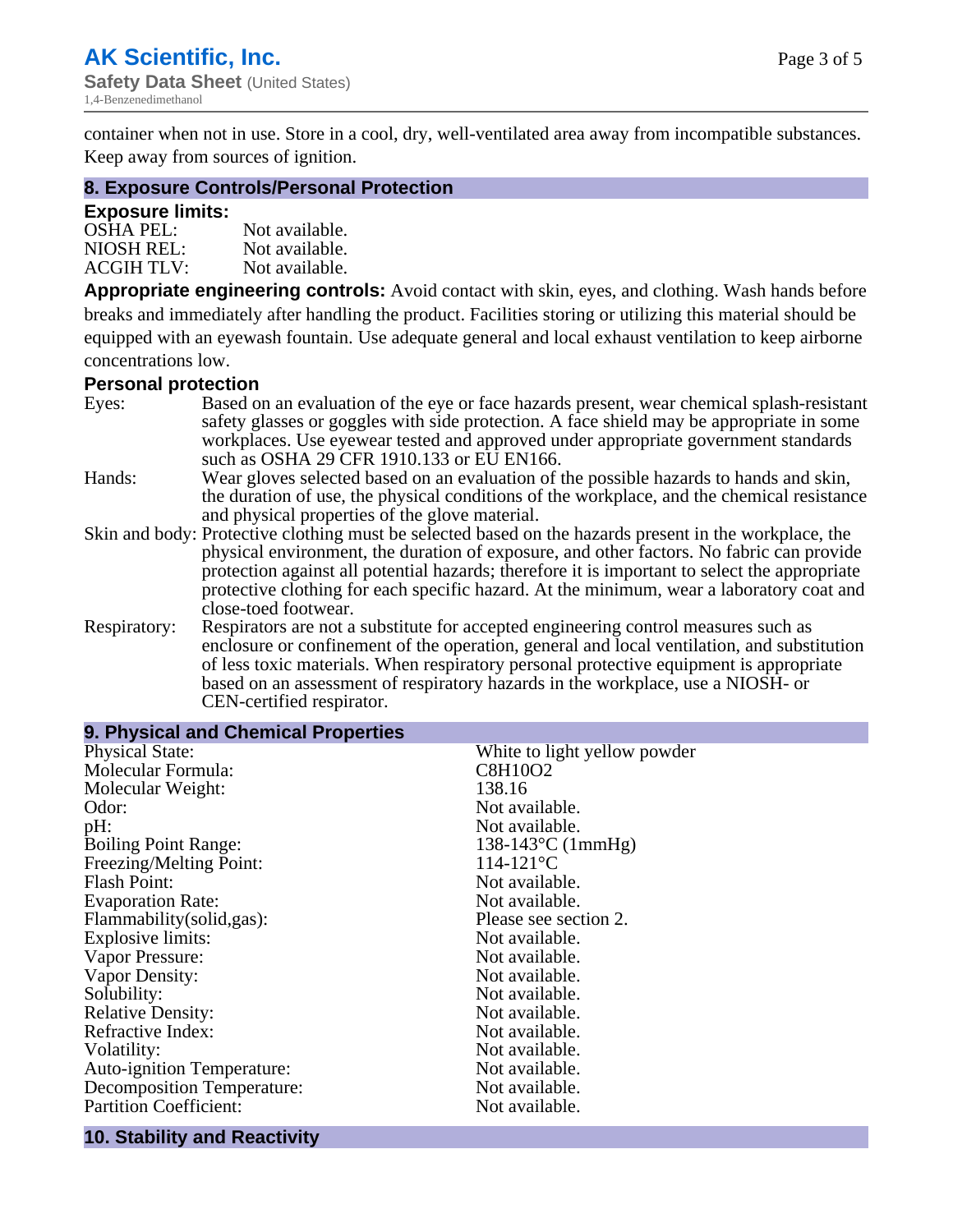| Reactivity:                         | Not available.                                       |
|-------------------------------------|------------------------------------------------------|
| Chemical stability:                 | Stable under recommended temperatures and pressures. |
| Possibility of hazardous reactions: | Not available.                                       |
| Conditions to avoid:                | Dust generation.                                     |
| Incompatible materials:             | Strong oxidizing agents.                             |
| Hazardous decomposition products:   | Carbon oxides.                                       |
|                                     |                                                      |

#### **11. Toxicological Information**

| RTECS#                                         | Not available.                                      |  |
|------------------------------------------------|-----------------------------------------------------|--|
| Acute toxicity:                                | Not available.                                      |  |
| Routes of exposure:                            | Inhalation, eye contact, skin contact, ingestion.   |  |
| Symptoms related to the physical, chemical and | Skin contact may result in inflammation             |  |
| toxicological characteristics:                 | characterized by itching, scaling, reddening,       |  |
|                                                | blistering, pain or dryness. Eye contact may result |  |
|                                                | in redness, pain or severe eye damage. Inhalation   |  |
|                                                | may cause irritation of the lungs and respiratory   |  |
|                                                | system. Overexposure may result in serious illness  |  |
|                                                |                                                     |  |

or death.

#### **Carcinogenicity**

| IARC: | Not classified.                                                                                       |
|-------|-------------------------------------------------------------------------------------------------------|
| NTP:  | Not listed.                                                                                           |
| OSHA: | Not listed.                                                                                           |
|       | Acute toxic effects: Inflammation of the eye is characterized by redness, watering, and itching. Skin |
|       | inflammation is characterized by itching, scaling, reddening, or, occasionally,                       |
|       | blistering.                                                                                           |

#### **13. Disposal Considerations**

Disposal of waste: Chemical waste generators must determine whether a discarded chemical is classified as hazardous waste. US EPA guidelines for the classification determination are listed in 40 CFR 261.3. Additionally, waste generators must consult state and local hazardous waste regulations to ensure complete and accurate classification. Observe all federal, state and local regulations when disposing of the substance.

Disposal of packaging: Do not reuse containers. Dispose of as unused product.

| <b>14. Transportation Information</b> |                |
|---------------------------------------|----------------|
| <b>DOT (United States)</b>            |                |
| UN number:                            | Not hazmat     |
| Proper shipping name:                 | Not available. |
| Transport hazard class:               | Not available. |
| Packing group:                        | Not available. |
| <b>IATA</b>                           |                |
| <b>UN Number:</b>                     | Not DG         |
| Proper shipping name:                 | Not available. |
| Transport hazard class:               | Not available. |
| Packing group:                        | Not available. |